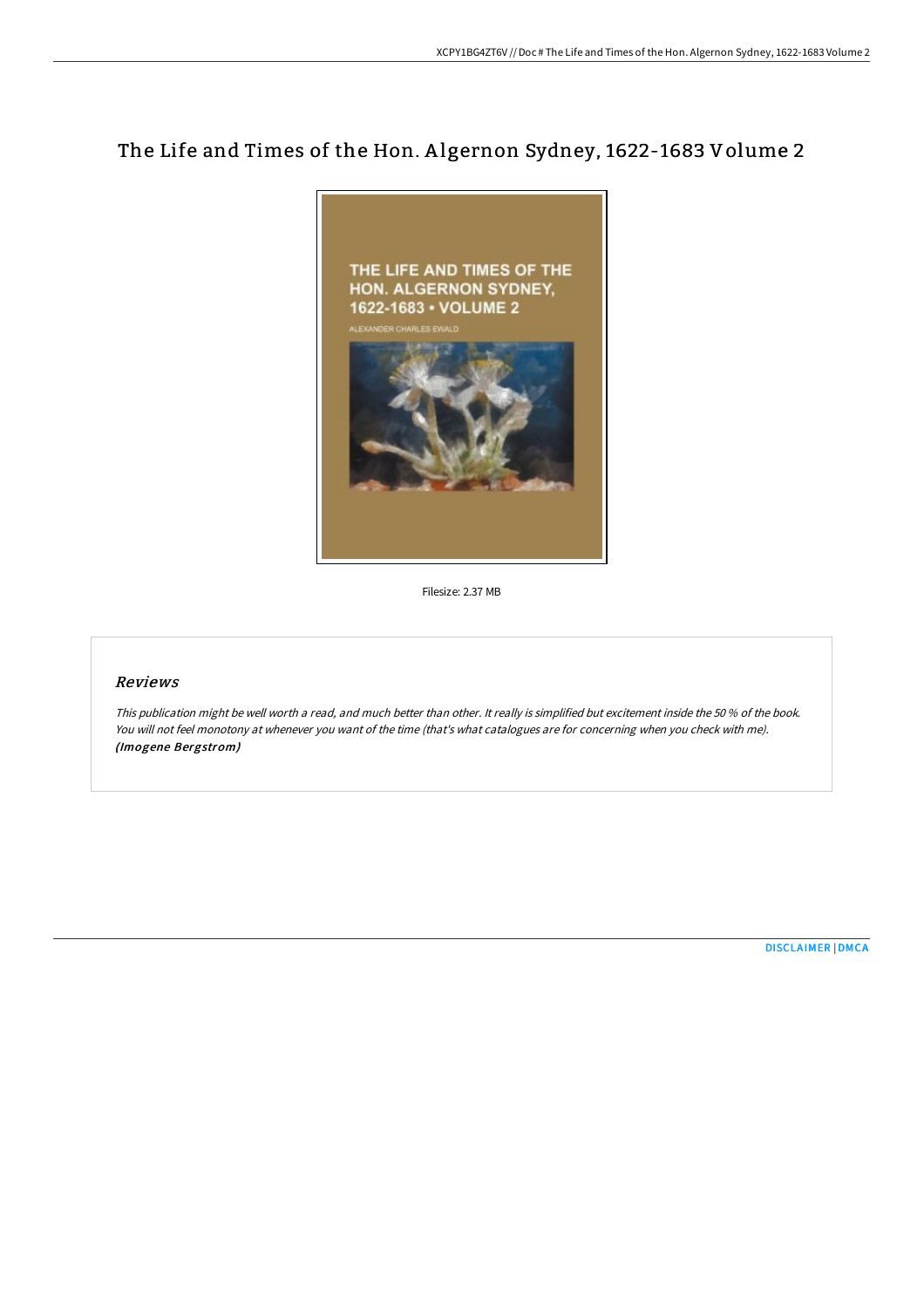### THE LIFE AND TIMES OF THE HON. ALGERNON SYDNEY, 1622-1683 VOLUME 2



General Books LLC. Paperback. Book Condition: New. This item is printed on demand. Paperback. 78 pages. Dimensions: 9.7in. x 7.4in. x 0.2in.This historic book may have numerous typos and missing text. Purchasers can download a free scanned copy of the original book (without typos) from the publisher. Not indexed. Not illustrated. 1873. Excerpt: . . . CHAPTER IX. THE EXECUTION. One of the first acts of Sydney, on his return to the Tower, was to occupy the hours that intervened before sentence was passed upon him in drawing up a petition to Charles, recapitulating the irregular proceedings in the trial, and praying for an audience of the King. Through the interest of Lord Halifax, who was now Privy Seal, the petition was presented to his Majesty. It ran as follows: --THE HUMBLE PETITION OF ALGERNON SYDNEY, ESQ. Sheweth, That your petitioner, after a long and close imprisonment, was on the 7th of this month (November) brought with a guard of soldiers to the Palace Yard, upon a habeas corpus directed to the Lieutenant of the Tower, before any indictment had been exhibited against him That whilst he was there detained, a bill was exhibited and found; whereupon he was immediately State Paper (Domestic), Chas. II. , Dec. 1683. The Petition has no date. carried to the Kings Bench, and there arraigned. In this surprise he desired a copy of the indictment, leave to make his exceptions, or to put in a special plea, and counsel to frame it; but all was denied. He then offered a special plea, ready engrossed, which was also rejected without reading. Being threatened that if he did not immediately plead Guilty or Not Guilty, a judgment of high treason should be entered, he was forced, contrary to law (as he supposes), to come to a...

ଈ Read The Life and Times of the Hon. Algernon Sydney, [1622-1683](http://digilib.live/the-life-and-times-of-the-hon-algernon-sydney-16.html) Volume 2 Online B [Download](http://digilib.live/the-life-and-times-of-the-hon-algernon-sydney-16.html) PDF The Life and Times of the Hon. Algernon Sydney, 1622-1683 Volume 2